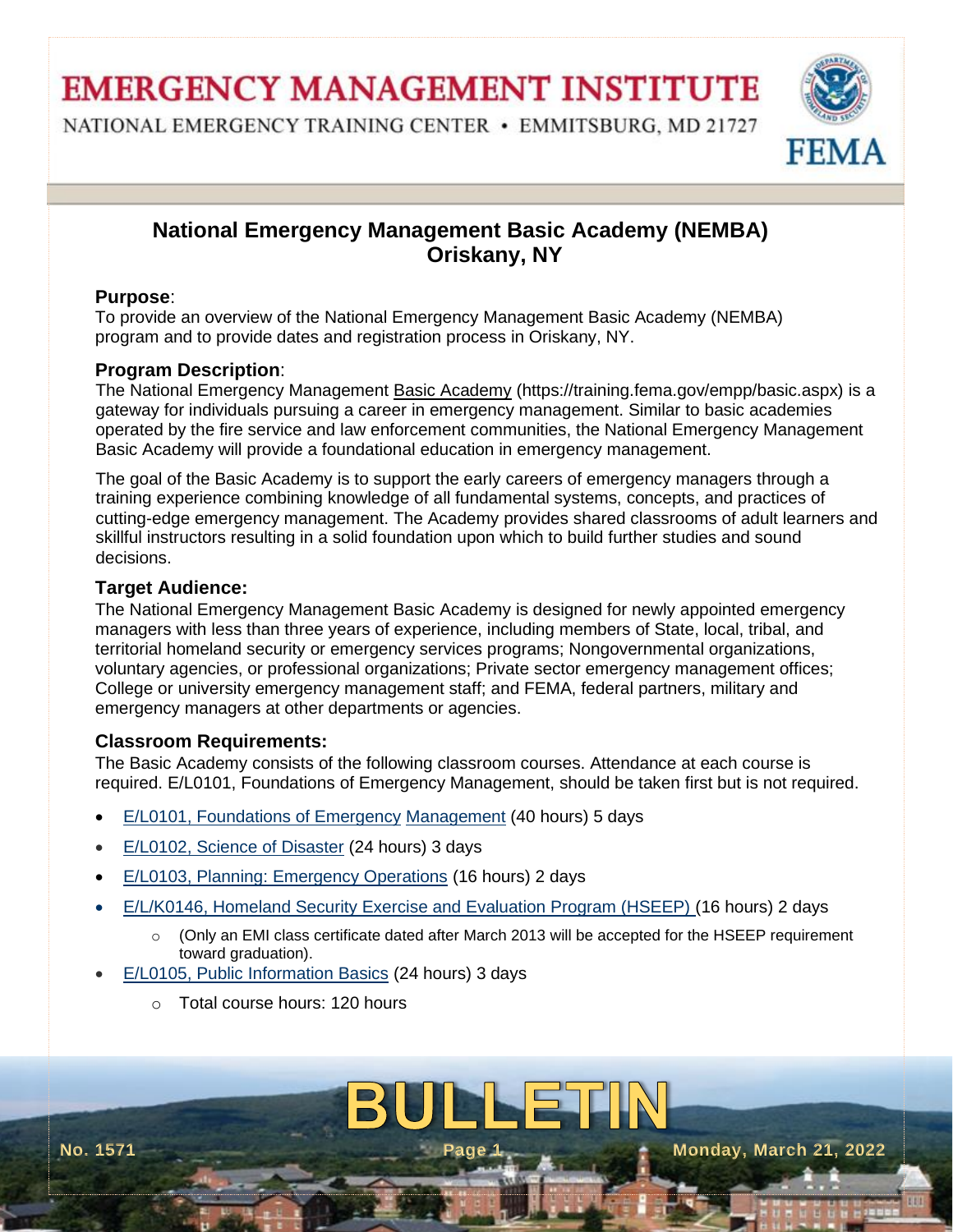## **Prerequisites:**

Eleven online Independent Study courses are required as prerequisites to the classroom courses. All eleven must be completed before submitting an application for E/L0101.

- IS-100: Introduction to the Incident Command System
- IS-120: Introduction to Exercise
- IS-200: ICS for Single Resources
- IS-230: Fundamentals of Emergency Management
- IS-235: Emergency Planning
- IS-240: Leadership and Influencing
- IS-241: Decision Making
- IS-242: Effective Communication
- IS-244: Developing and Managing Volunteers
- IS-700: National Incident Management System, An Introduction
- IS-800: National Response Framework, An Introduction

#### **Location:**

State Preparedness Training Center 5900 Airport Road, Oriskany, NY 13424

### **Dates:**

- August 8-12, 2022: L0101 Foundations of Emergency Management o Registration Deadline: July 18, 2022
- October 11-13, 2022: L0102 Science of Disaster
	- o Registration Deadline: September 20, 2022
- November 1-2, 2022: L0103 Planning: Emergency Operations
	- o Registration Deadline: October 11, 2022
- November 3-4, 2022: L0146 HSEEP
	- o Registration Deadline: October 13, 2022
	- November 8-10, 2022: L0105 Public Information Basics
		- o Registration Deadline: October 18, 2022

## **How to Register for the Course:**

Registration for this course can be found on the [DHSES Learning Management System \(LMS\)](https://lmsportal-dhses.ny.gov/AcadisViewer/Login.aspx) **.** Useful resources including the DHSES LMS Student Guide and FAQ can be found on the [DHSES Webpage](http://www.dhses.ny.gov/training/dhses-lms.cfm).

Once state registration is complete, you will register for each course online with EMI on the first day of class.

## **Application Review:**

In order to be evaluated for admission into this course, block #16 on the application form must be completed. Please refer to the Target Audience above and indicate how you meet the requirements based upon your position and experience.

### **Cost/Reimbursement Information:**

## **EMI does not provide stipend reimbursement for off-campus course deliveries.**

There is no fee for the course. Food & transportation costs are the responsibility of the participant. Students are eligible for lodging if your residence and official work station are more than 50 miles from the SPTC and you are public sector personnel from New York State. Lodging is not available for federal employees, private industry, or out-of- state participants. You must be enrolled in the course and have received a course confirmation for your lodging to be covered by New York State.